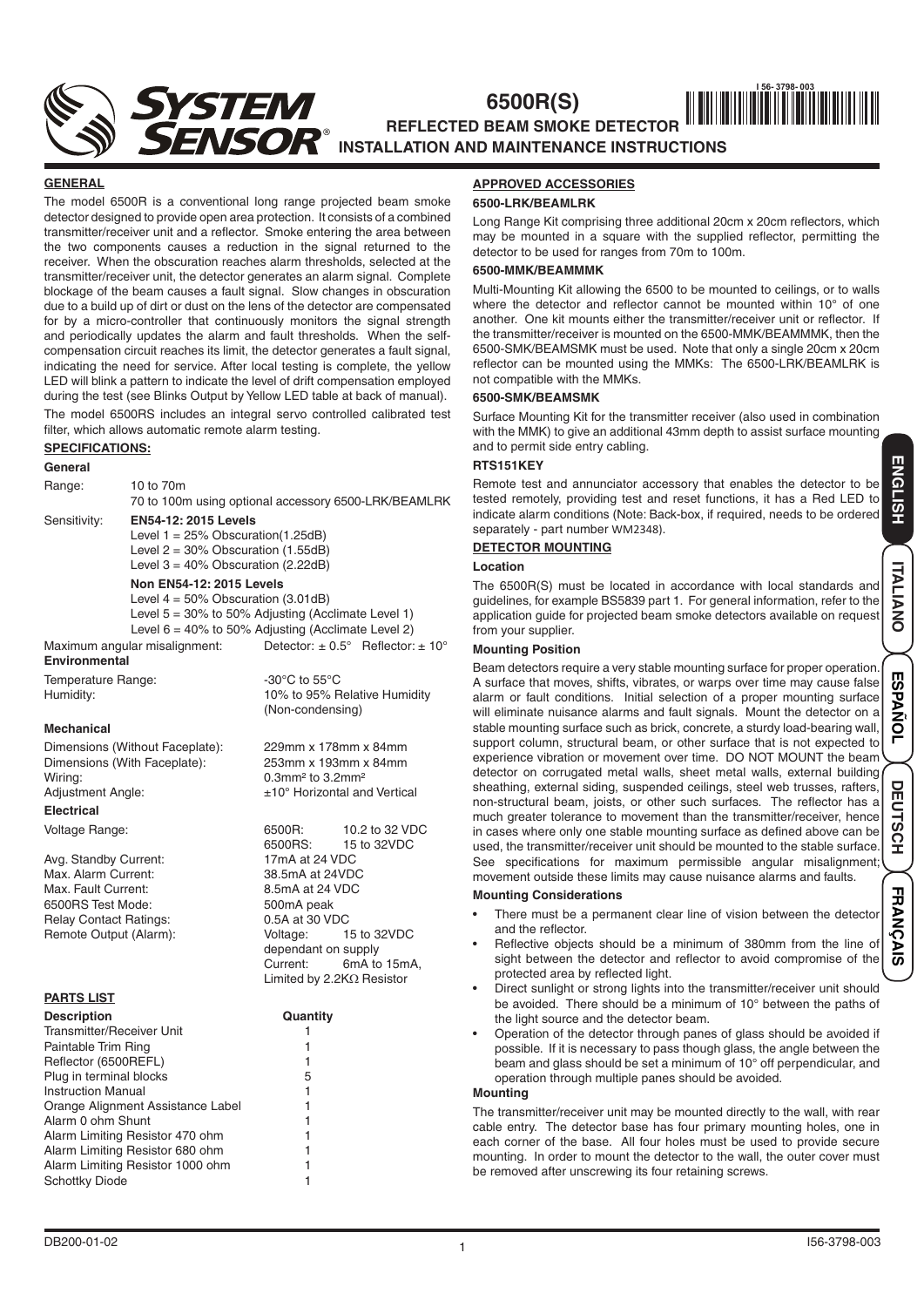Please refer to the relevant kit instructions if the transmitter/receiver is to be mounted onto the 6500-SMK/BEAMSMK or 6500-MMK/BEAMMMK allowing more flexibility for cable entry.



*Figure 1: Transmitter/Receiver Wall Mounting*

The reflector is mounted directly to the wall using all four of its mounting holes, one in each corner. The reflector must be mounted such that the plane of the reflector is perpendicular to the optical line of sight to the transmitter/receiver unit. The maximum tolerance for non-perpendicular mounting locations is 10°. If this tolerance is not possible, then the MMK should be used, see MMK instructions for mounting details.



*Figure 2a: Reflector Mounting Guidelines*



*Figure 2b: Reflector Mounting Guidelines*

# **WIRING**

Note: All wiring must be installed in accordance with local requirements. *Warning: Before working on the system, notify the proper authorities that the system is undergoing maintenance and will be temporarily out of service.*

Wiring connections are made to pluggable terminal blocks, which can accept wire sizes from 0.3mm² to 3.2mm². For best results screened cable should be used. Refer to the control panel instructions for cable type limitations.



*Figure 3: Detector Terminal Connections*



#### *Figure 4: RTS151KEY Wiring*

| <b>Signal Name</b>      | Terminal | <b>Normal State</b> | Active<br><b>State</b> | Comment                                 |
|-------------------------|----------|---------------------|------------------------|-----------------------------------------|
| Reset Input<br>to       | $T2-4$   | High impedance      | 0V                     | Momentarily connect<br>Aux- to operate  |
| <b>Test Input</b><br>to | $T2-3$   | High impedance      | 0V                     | Momentarily connect<br>Aux- to operate  |
| Aux-                    | $T2-2$   | 0V                  |                        | Internally connected to<br>Power-ve     |
| Remote Alarm Out        | $T2-1$   | High impedance      | $+24V$                 | Via 2.2k ohms current<br>limit resistor |
| Remote Fault Out        | $T3-3$   | High impedance      | $+24V$                 | Via 2.2k ohms current<br>limit resistor |

*Table 0: Use of Input – Output Signals*

#### **WARNING**

**All INPUT and OUTPUT signal terminals are active LOW (0V) Do not connect any other voltage to these terminals or serious damage to the product may result.**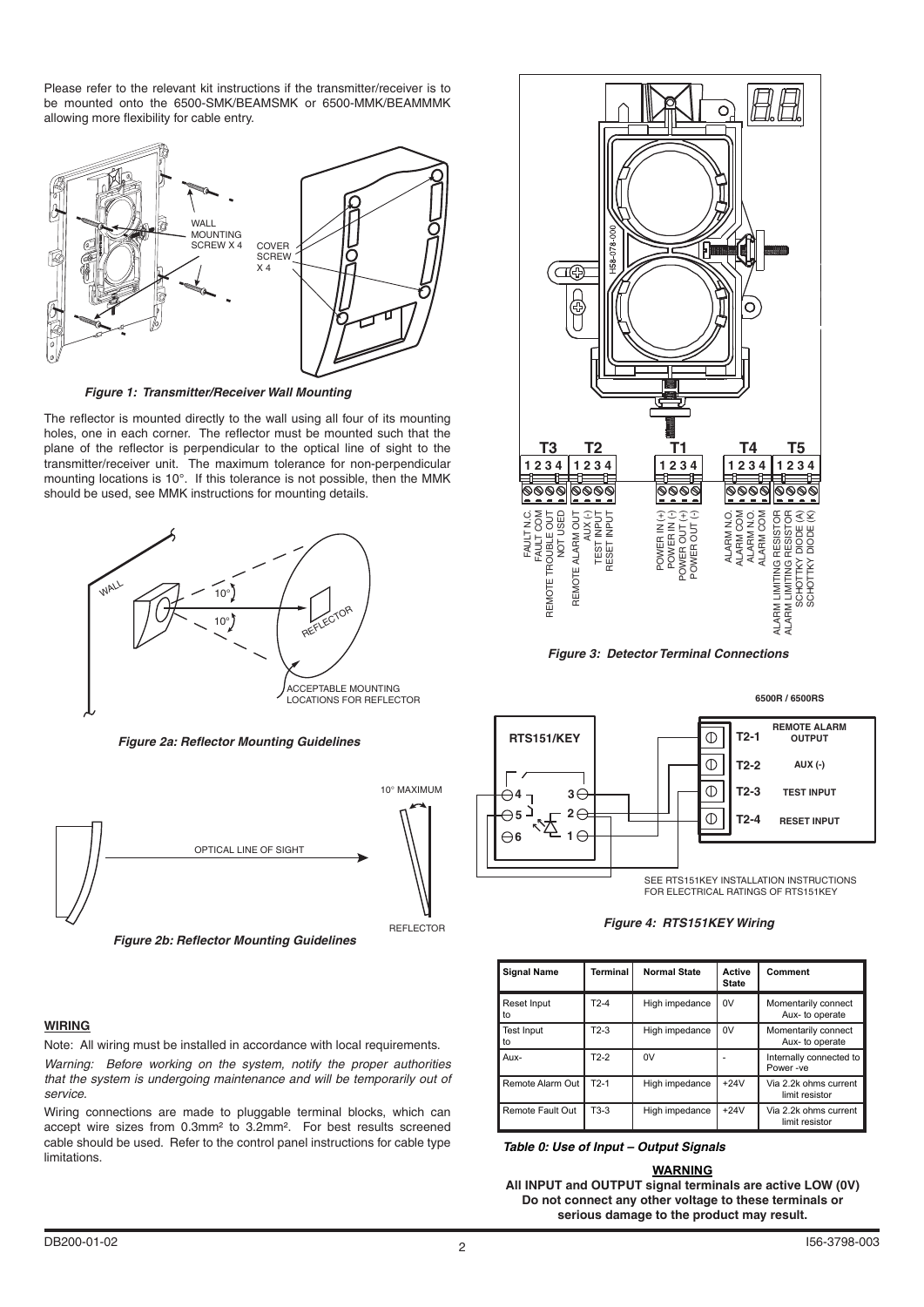### *Figure 5: Wiring Diagram*



**Terminals T5-1 and T5-2 provide connections used to complete the alarm circuit**. A 0 ohm shunt, or current limiting resistor should be fitted depending on the application; these are supplied separately. Refer to the panel manufacturer for correct current limiting resistor values.

Terminals T5-3 and T5-4 are used to connect the optional Schottky diode when used with active end of line monitoring; refer to panel manufacturer for details. Do not fit the diode unless it is specifically required otherwise the functioning of the system will be affected. Diode polarity must be observed for correct operation.

# **ALIGNMENT PROCEDURE**

Warning: When power is initially applied to the detector, before the alignment procedure has been completed, it may enter fault or alarm. To prevent unwanted alarms, disable the zone prior to applying power.

The alignment of the 6500R is divided into four steps: Coarse alignment, fine adjustment, final gain adjustment, and final verification. It is necessary for all four steps to be executed properly to ensure proper alignment of the product.

#### **Pre-Alignment Checklist**

- Ensure that both the detector and reflector are mounted securely to stable surfaces.
- Ensure that all wiring is correct, and that terminal blocks are fully seated into their receptacles on the detector.
- Complete any wiring dressing to minimize movement to the detector once the alignment procedure is completed.
- Ensure that the appropriate reflectors are used for the installed distance.
- Ensure that the line of sight between the detector and reflector is clear and that reflective objects are a minimum of 380mm from the line of sight.
- Ensure that both the detector and reflector are mounted within their operational parameters for off axis angles.



- **ENGLISH** • Disable the zone or system to prevent unwanted alarms before applying power.
- Ensure power to the detector is "ON".



# **Step 1. Coarse Alignment**

See figures 6 and 7.

- 1. Ensure that both of the optics lock-down screws are loosened so that the optics will move freely.
- 2. Looking through the alignment mirror at both the alignment gun sight and reflector simultaneously, locate the position of the reflector in the optical sight. Note that initially this step will require some practice. An orange sticky label is supplied, which may be temporarily mounted next to the reflector to aid initial location if the distance between the reflector and the detector is large.
- 3. Once the reflector has been located, begin to adjust both the horizontal and vertical alignment knobs so that the reflector becomes centred in the alignment mirror. Caution: If the optics are incorrectly aligned in this step, it will not be possible to proceed with the next step.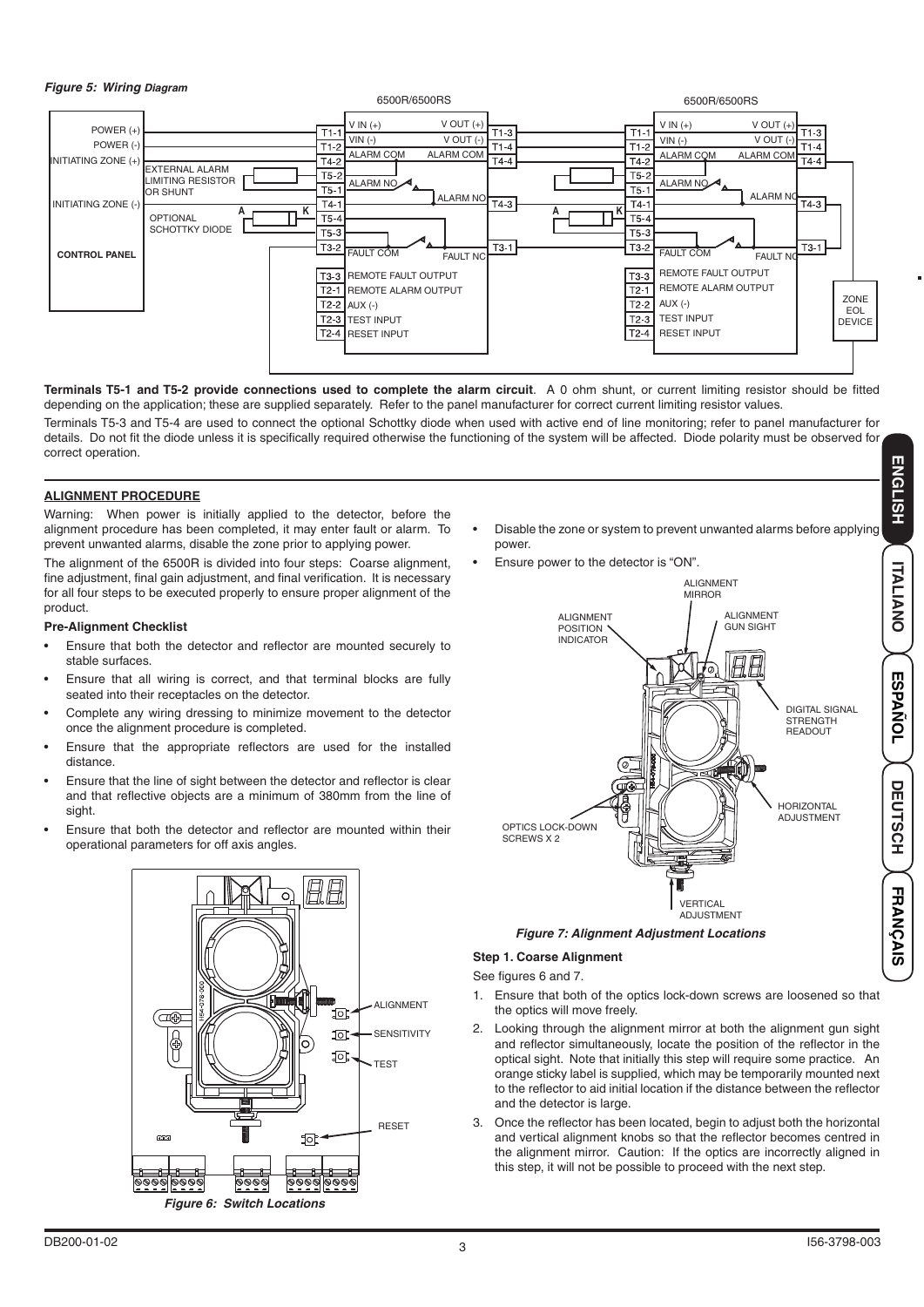Note that the alignment gun site does not give an accurate alignment. It is sufficient only as a starting point for the next step. On completion of the fine adjustment procedure, the alignment gun site may not appear to be centred on the reflector.



*Figure 8: Coarse Alignment Procedure*



*Figure 9: Housing Screw Locations*

# **Step 2. Fine Adjustment**

See figures 6 to 8.

- 1. Ensure that no objects are in the line of sight between the detector and the reflector.
- 2. Depress the Alignment switch once. Both the digital display and the yellow LED should turn on indicating that alignment mode has been entered. The display should begin reading "- -" signifying an electronic gain adjustment. After a few moments the display will indicate a numeric value near 20.

Note: If the display reads "Lo" then the detector is not receiving enough light from the reflector. Go back and repeat the course alignment step and verify that the proper number of reflectors is used for the installed distance. The display will continue to read "Lo" until the detector receives enough light from the reflector to continue with the fine adjustment step.

Note: In alignment mode (indicated by the yellow LED and the numeric display) the sensitivity select and test switches are disabled.

- 3. Once the display shows a number, begin adjusting the horizontal and vertical alignment knobs one at a time to increase signal level on the display. Continue adjusting each axis one at a time going back and forth between them until a peak value is indicated. If a value of 90 is achieved, the detector will reduce its electronic gain. This will be indicated by a "- -" reading on the display. When this happens halt any further adjustment until the display again reads a numeric value. This process may occur more than once during the fine adjustment step.
- Once satisfied that it is not possible to achieve a higher reading on the display depress the alignment switch to complete the fine adjustment step. The digital display readout will turn "OFF" and the yellow LED will remain "ON".
- 5. Ensure that both of the optics lock-down screws are re-tightened. Note: It may not be possible to achieve a figure close to 90 on the display during the last adjustment iteration. Each time the figure 90 is reached the gain is reduced, making it more difficult to achieve high

values. Any number is acceptable, provided it is the highest figure that can be achieved after the final gain adjustment.

At this time it is sensible to set the sensitivity of the detector using the sensitivity switch and digital display. See SENSITIVITY SELECTION for further details.

### **Step 3. Final Gain Adjustment**

See figure 9.

In this step, the detector electronically adjusts its internal gain one final time. It is necessary to complete this step with the outer housing installed since the housing will change the amount of light received from the reflector.

- 1. Install the outer housing of the detector. The housing is installed by tightening the four captive screws, one in each corner of the housing.
- Note: The housing contains a gasket seal that protects the detector circuitry from corrosion and moisture. To ensure that this gasket performs correctly, it is necessary to tighten all four of the screws holding the outer housing in place evenly.
- 2. Remove the protective film from the front surface of the outer housing. Note that the outer housing may require cleaning if any residue remains. Use only a soft, damp cloth; do not use any solvents.
- 3. To initiate the final electronic gain adjustment, the reset switch must be depressed using a small screwdriver or similar tool. Once depressed the yellow LED will begin to blink. On completion, the yellow LED will stop blinking and the green LED will begin blinking, indicating that the gain adjustment was successful.

Note: Use caution not to block the line of sight between the detector and reflector in this step.

4. Install the outer aesthetic ring by snapping it onto the outer housing. Note: If the outer aesthetic ring has been painted ensure that the paint is completely dry before proceeding with this step.

# **Step 4. Final Verification**

This step is required to insure the detector has been setup correctly and will detect smoke at the proper sensitivity level.

- 1. With the detector functioning (dependant on the operation of the control panel, this may be indicated by the green LED blinking), completely block the reflector with a non-reflective opaque material, for example this manual. After about 30 seconds, the detector should enter either the fault or alarm condition. If the detector does not enter the fault or alarm condition, there is a problem with the installation.
- 2. Complete a sensitivity test of the detector as described in SENSITIVITY TESTING below.

# **SENSITIVITY SELECTION**

The sensitivity of the detector can be set only when the housing is removed and the detector is not in the fine adjustment step of the alignment mode. To enter the selection mode, press the sensitivity button once (see figure 6). The digital display will illuminate and read the current sensitivity setting in percent obscuration. Press the sensitivity button again to rotate to the next setting. Once the required setting is achieved (See table 1), the detector will exit the sensitivity selection mode if no further switch presses occur.

In addition to the four standard sensitivity selections the detector has two Acclimate settings. When either of these settings is chosen the detector will automatically adjust its sensitivity using advanced software algorithms to select the optimum sensitivity for the environment. The sensitivity will be continuously adjusted within the ranges specified in graph 1.

| <b>Sensitivity Setting</b>    | % Obscuration | <b>Display Reading</b> |  |  |  |
|-------------------------------|---------------|------------------------|--|--|--|
| Level 1                       | 25            | 25                     |  |  |  |
| Level 2                       | 30            | 30                     |  |  |  |
| Level 3                       | 40            | 40                     |  |  |  |
| Level 4                       | 50            | 50                     |  |  |  |
| Acclimate Level 1             | 30 to 50      | A1                     |  |  |  |
| Acclimate Level 2             | 40 to 50      | А2                     |  |  |  |
| Table 1: Sensitivity Settings |               |                        |  |  |  |

**NOTE: Only Levels 1 - 3 are approved to EN54-12: 2015**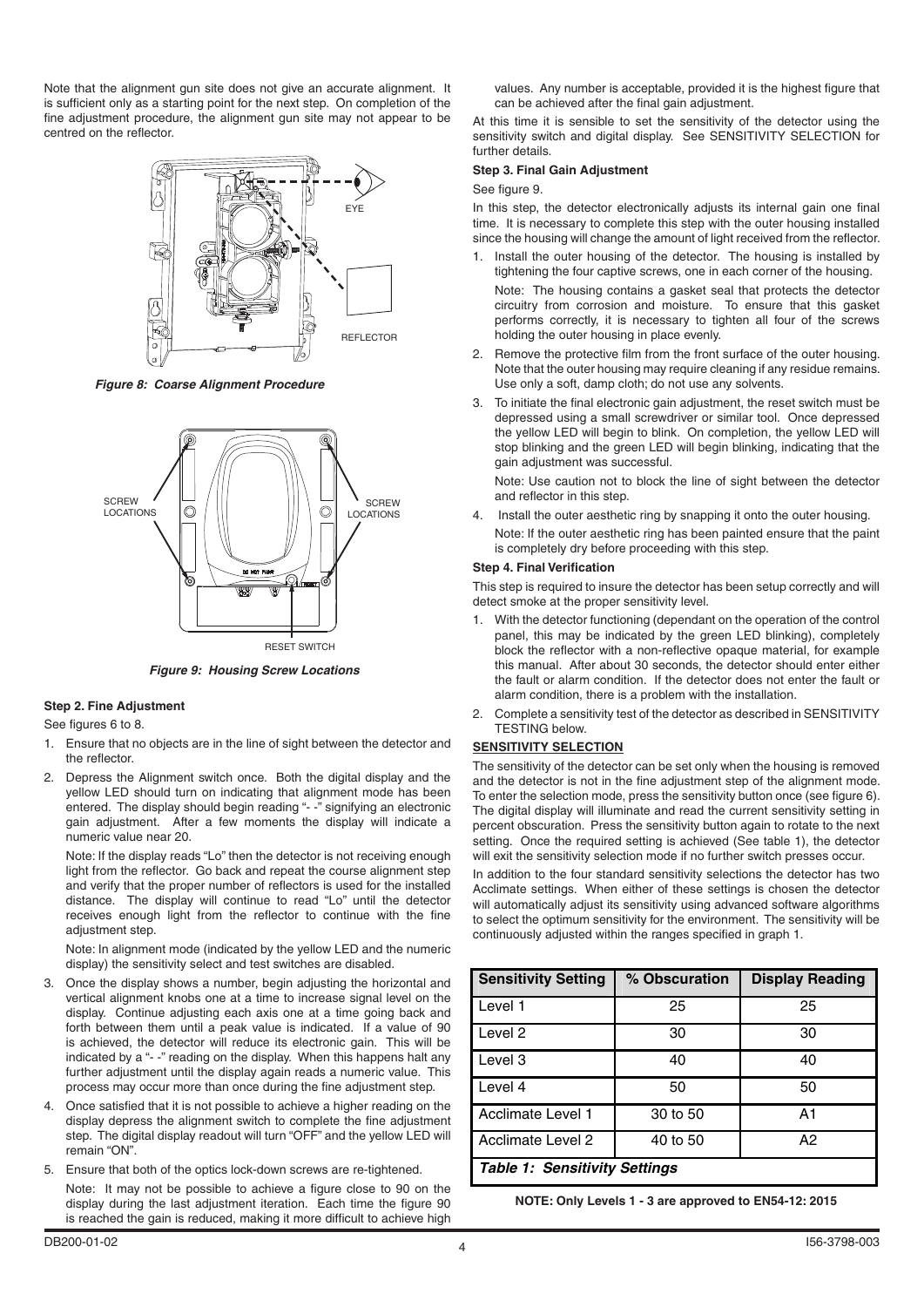

Total obscuration can be converted to percent per metre assuming uniform smoke density for the entire length of the beam. Graph 1 converts total obscuration to percent per metre for all acceptable sensitivity settings.

#### **SENSITIVITY TESTING**

NOTES:

- 1. Before testing, notify the proper authorities that the smoke detector system is undergoing maintenance, and therefore the system will be temporarily out of service. Disable the zone or system undergoing maintenance to prevent unwanted alarms.
- 2. Before testing the detector, check for the presence of the flashing green LED at the receiver, making sure not to disturb or block the beam. If it does not flash and the detector is not in fault or alarm, power has been lost to the detector.

Detectors must be tested after installation and following periodic maintenance. The sensitivity of the 6500R may be tested as follows:

#### **Calibrated Test Filter Method**

The sensitivity of the detector can be tested using an opaque material ( such as this manual ) to cover the reflector by an amount indicated by the graduated scale on the reflector, see Figure 10.

- 1. Verify the sensitivity setting of the detector in % obscuration. See the Sensitivity Selection section of this manual for sensitivity determination if sensitivity is unknown.
- 2. Place the blocking material over the reflector, lining it up with the graduated marks that are 10 less than the detector setting in % obscuration. The detector should not alarm or fault. Keep the material in place for a minimum of 1 minute.
- 3. Place the blocking material over the reflector lining it up with the graduated marks that are 10 more than the detector setting in % obscuration. The detector should enter alarm within 1 minute.
- 4. The detector can be reset with the reset switch on the detector unit or remote reset.



*Figure 10. Reflector Test Card Procedure*

#### **Test Failure Checks**

If the detector fails either the sensitivity or functional test, several steps should be taken before returning the unit to determine if it is faulty, or simply needs to be re-adjusted. These steps include:

- Verify all wiring connections and appropriate power is applied to the detector.
- 2. Verify that the optical line of sight is free from obstructions and reflective objects.

It is imperative that at least 90% of the received light is from the reflector alone, otherwise sensitivity cannot be assured.

- 3. Apply the maintenance procedure in this manual. Repeat the test procedure. If the detector still fails the test procedure proceed with step 4.
- 4. Repeat the alignment procedure in this manual. If the alignment procedure is successful repeat the test procedure. If the detector still fails the test it should be returned for repair.

# **6500R(S) BEAM DETECTOR: SET-UP PROCEDURE SUMMARY**

**Beam Alignment** – ensure power is on

# Course Alignment

Carry out using target eyepiece

Adjust using horizontal and vertical thumb screws

#### Fine Adjustment

Initiate using *Alignment Switch*

Continue adjustment using horizontal and vertical thumb screws When the adjustment is complete press the *Alignment Switch*

# **Sensitivity Setting**

Select using *Sensitivity Switch*

**Final Gain Adjustment** – ensure front cover is fitted Initiate using the *Reset Switch*

Completed when the green LED blinks

# **Final Verification**

Use obscuration filters or reflector test card to initiate *Fire* and *Fault* signals

### **MAINTENANCE**

Note: Before cleaning the detector, notify the proper authorities that the smoke detector system is undergoing maintenance, and therefore the system will be temporarily out of service. Disable the zone or system undergoing maintenance to prevent unwanted alarms.

- 1. Carefully clean the outer housing lens face. A damp soft cloth with a mild soap may be used. Avoid products with solvents or ammonia.
- Carefully clean the reflector. A damp soft cloth with a mild soap may be used. Avoid products with solvents or ammonia.

#### **Functional Testing**

For periodic maintenance functional testing, the detector can either be tested using the Calibrated Test Filter method, by using the local test switch on the transmitter receiver unit or remotely using the Remote Test Station.

The Remote Test Station, RTS151KEY, can be used with the 6500R(S) beam smoke detector. The wiring diagram to connect the 6500R(S) to the key is displayed on page 2 of this manual..

The 6500RS is equipped with an integral sensitivity test feature that consists of a calibrated test filter attached to a servomotor inside the detector optics. When a test is initiated using the remote test station or local test switch the test filter is moved in the pathway of the light beam. If the correct level of signal reduction is received the detector will enter alarm. If the proper level of signal reduction was not achieved, indicating that the sensitivity of the detector is out of tolerance, the detector will enter the fault condition.

Note: This test should satisfy most local periodic maintenance and testing requirements.

If the detector fails this test, refer to the Test Failure Checks described above.

#### **PAINTING**

The outer aesthetic ring may be painted using enamel or acrylic paints either by brush or spray.

Note: Never paint the flat lens surface of the outer housing.

**ENGLISH**